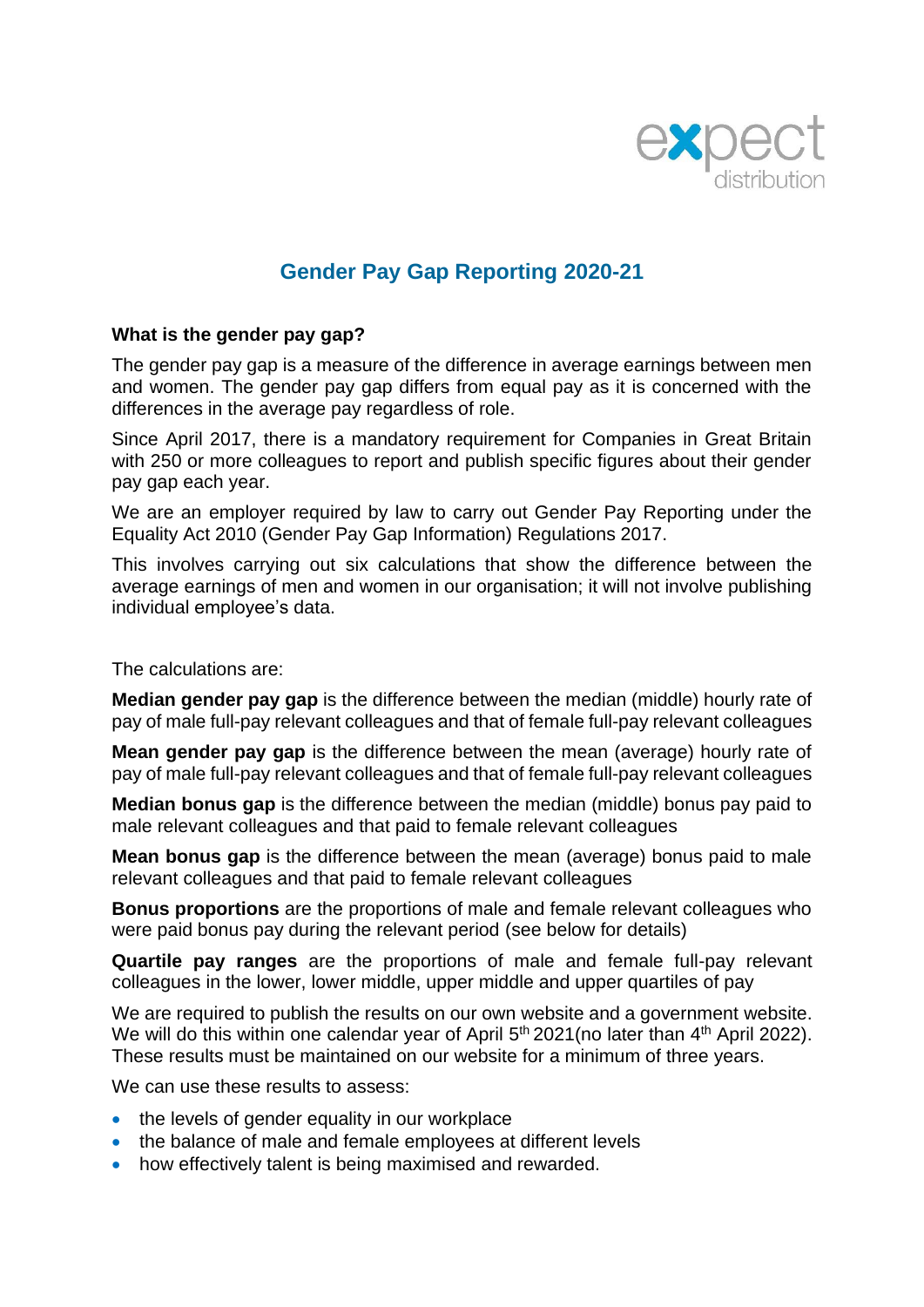The challenge in our organisation and across Great Britain is to eliminate any gender pay gap.

Gender Pay Reporting requires our organisation to make calculations based on employee gender. We will establish this by using our existing HR and payroll records. All employees can confirm and update their records if they choose to by contacting HR Department.

#### **Our Workforce at 5th April 2021**

301 employees 87.37% Male (263)

12.63% Female (38)

This is a very slight decrease in the percentage of women in the business since 2020. This is a result of the increase of drivers and warehousing personnel that have joined the business and have a higher proportion of men than women in these roles.

## **Our Gender Pay Gap Findings**

What is the median?

The median figure is reached by listing all the hourly paid rates in order and selecting the middle number. The median gap is reached by calculating the difference between male and female figure as at 5<sup>th</sup> April 2021.

| Middle ranked male   | £10.95 |
|----------------------|--------|
| Middle ranked female | £10.72 |

Last year the womens median hourly rate was 0.4% than men and this year it is 2.10% lower then men.

#### What is the mean?

The mean figure is reached by adding up all of the hourly rates and dividing the total by the number of results in the list. The mean gap is the difference in the male and female mean as at  $5<sup>th</sup>$  April 2020.

| <b>Average Male rate</b> |  | £12.40 |
|--------------------------|--|--------|
|                          |  |        |

| <b>Average Female rate</b><br>£13.14 |  |
|--------------------------------------|--|
|--------------------------------------|--|

Women's mean hourly rate is 5.96% higher than men. This is a significant improvement on last year which was 0.56% lower than men and reflects the increase in women in more senior roles in the business.

#### **Percentage of male and females in each quartile**

These figures show how many men and women are in each quarter of the payroll. In each quartile, the disposition of the workforce is largely male.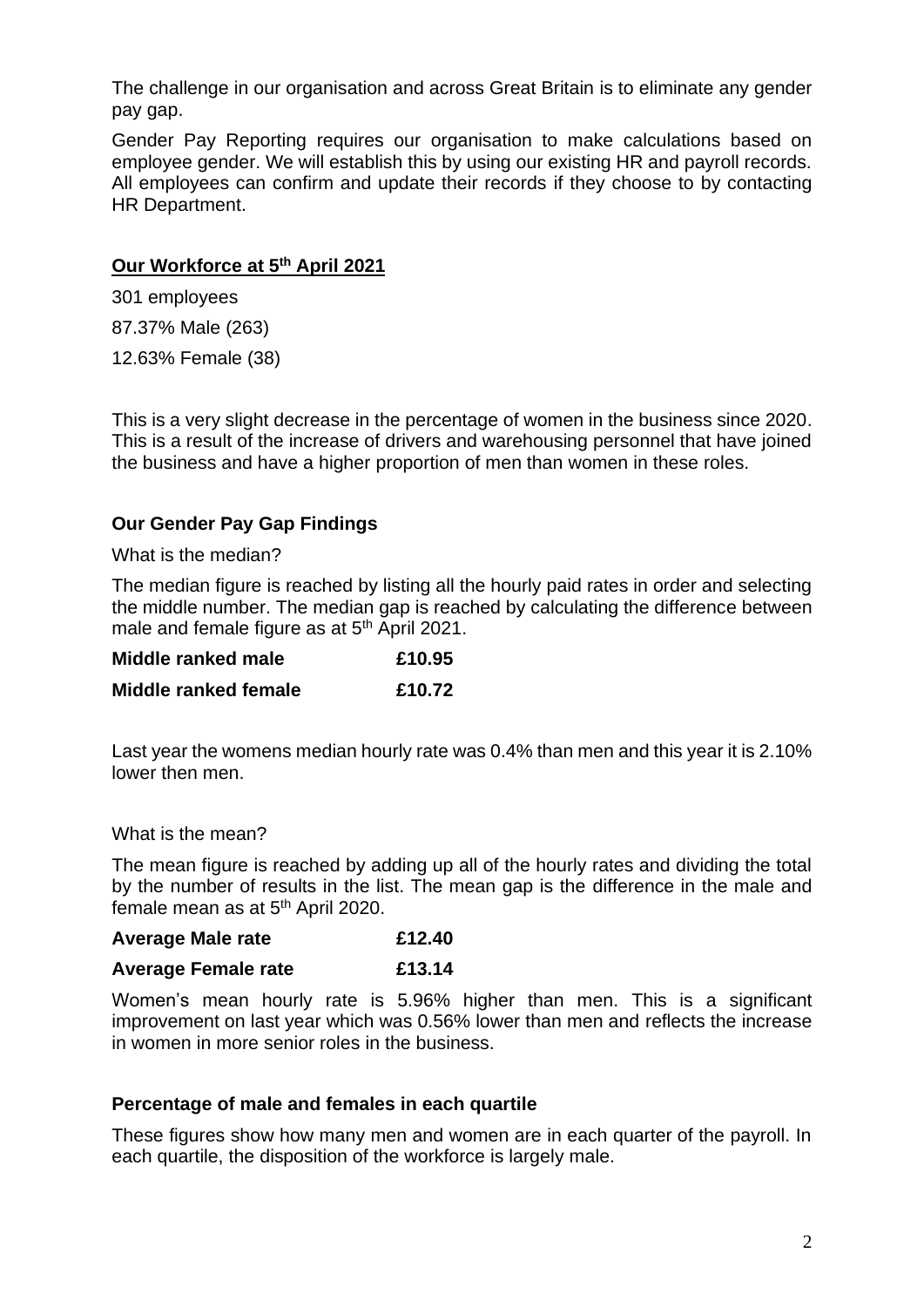| Female |                       | Male   |
|--------|-----------------------|--------|
| 18.57% | <b>Upper Quartile</b> | 81.43% |
| 10%    | <b>Upper Middle</b>   | 90.00% |
| 2.86%  | <b>Lower Middle</b>   | 97.14% |
| 18.31% | <b>Lower Quartile</b> | 81.69% |

We have seen a significant increase in the number of women in the upper quartile from last year (11.36%), a smaller increase in the upper middle (9.09%), a significant reduction in the lower middle (11.36%) and a small increase in the lower quartile (13.33).

### **Our Gender Bonus Gap**

Who received bonus pay in April 2020 – April 2021

90.15% Men 89.47% Women

This was a reduction for both men and women following a restructure of our bonus scheme.

The difference between the average bonus received by male and female colleagues as at 5th April 2021.

| Male average bonus   | £1082.28 |
|----------------------|----------|
| Female average bonus | £477.23  |

Women's Mean bonus pay is 55.90% lower than men. This is a significant improvement from last year which was 75.47%.

| Middle ranked male bonus   | £333.82 |
|----------------------------|---------|
| Middle ranked female bonus | £304.15 |

Womens median bonus pay is 8.88% lower than men. This is a significant improvement from last year which was 72.17%.

## *The April 2021 provisional figures for the gender pay gap*

*In November 2021 the ONS published its latest figures on the gender pay gap between women and men by age, region, full-time and part-time, and occupation, as compiled from the Annual Survey of Hours and Earnings.*

• Among full-time employees the gender pay gap in April 2021 was 7.9%, up from 7.0% in April 2020.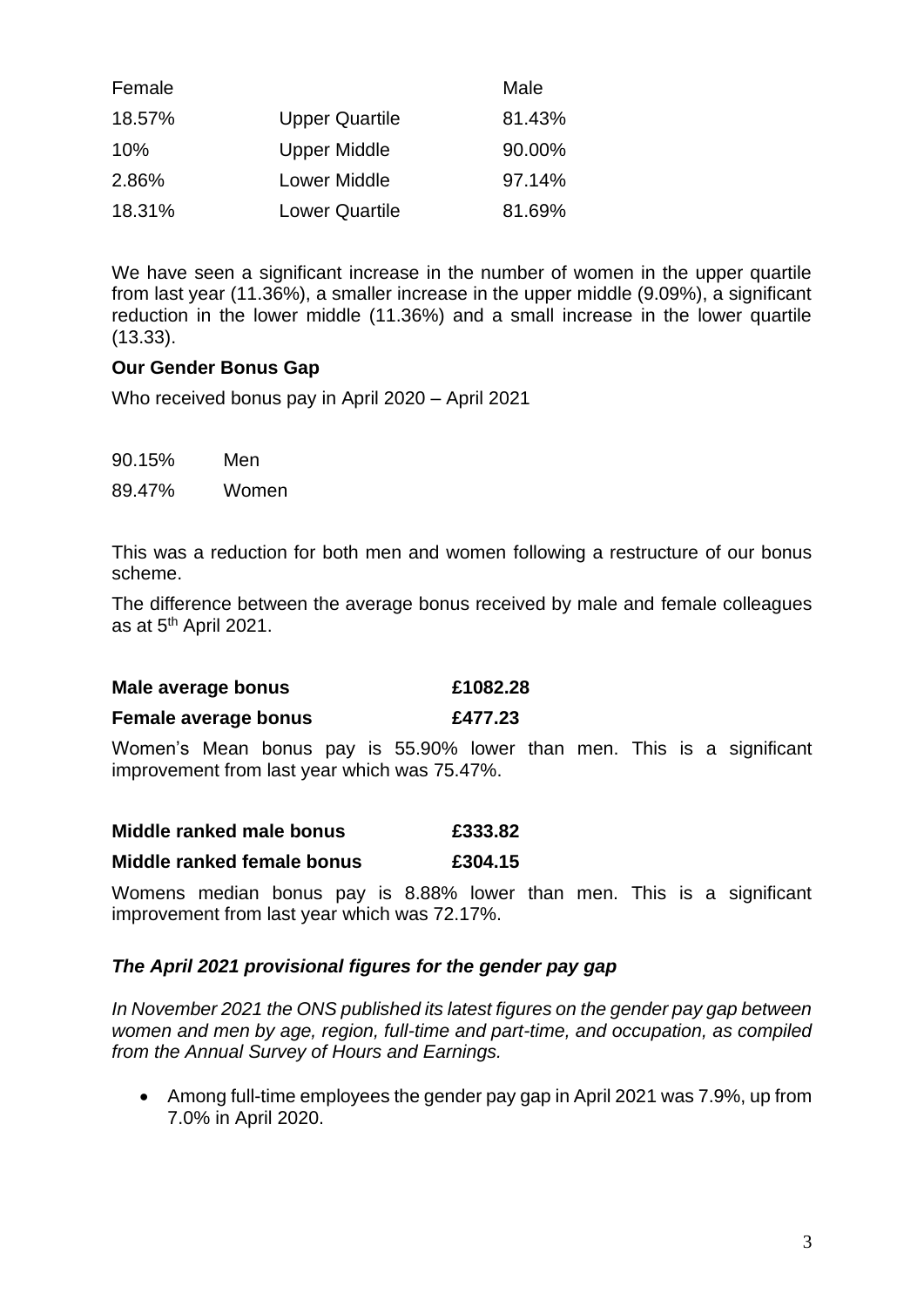- There remains a large difference in gender pay gap between employees aged 40 years and over and those aged below 40 years.
- Compared with lower-paid employees, higher earners experience a much larger difference in hourly pay between the sexes.
- The managers, directors and senior officials occupation group has experienced the largest fall in gender pay gap since the pre-pandemic April 2019 figure, in particular for those aged 50 years and over; this group has previously been identified as having a notable impact on the pay gap.
- The gender pay gap is higher in every English region than in Wales, Scotland and Northern Ireland.

## **Commentary**

We remain committed to ensuring parity between our male and female colleagues and continue to work towards narrowing any gaps. Our sector is typically heavily dominated by male colleagies and we will continue to encourage female colleagues to enter into our industry by offering competitive salaries, bonuses and flexible working where possible.

## **Areas we will review to support reducing any pay gender gap**

As standard we operate the following policies:

Manage family friendly leave successfully

Make the most of flexible working arrangements

Encourage and review career and talent development

Review Reward systems – bonuses, holiday entitlement, car allowances, and other benefits

Review Pay structures – routinely review all aspects of pay to ensure that all parts of the business are operating fairly and consistently

Ensuring that our recruitment practices are consistent and inclusive.

In the last year we have introduced a Management Development programme across the business to upskill all employees, and build long lasting careers across all areas. We are also working to promote from within our existing employees base and expect to create higher level positions in the coming months.